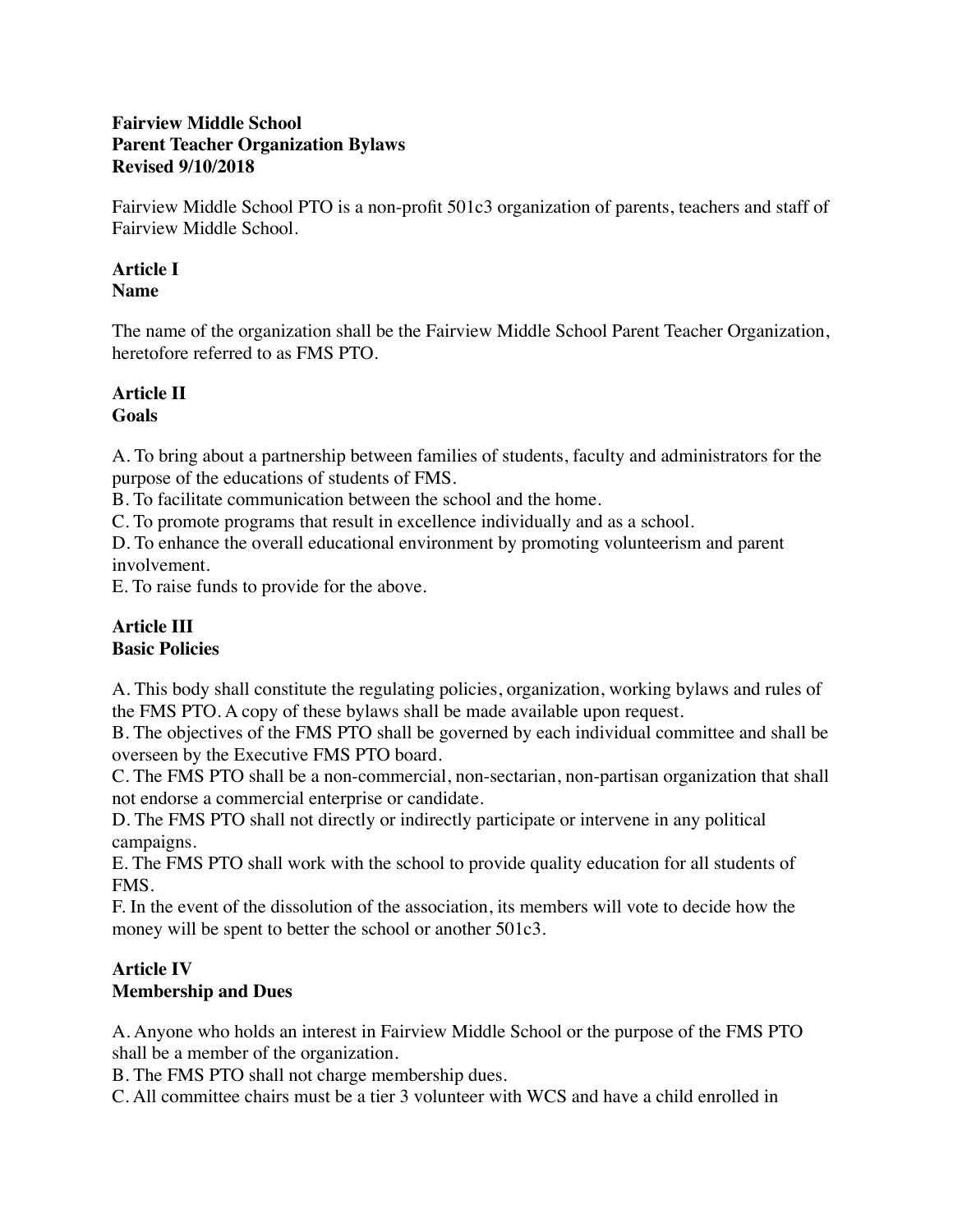Fairview Middle School.

D. A volunteer who does not have a child enrolled at FMS may co-chair a committee with FMS PTO Executive Board approval.

# **Article V Officers**

The elected officers of this organization shall be a President or Co-Presidents, a Vice President, a Secretary and a Treasurer. These elected officials shall be referred to as the Executive Board. The Principal or another administrator from the school must not serve as a member of the executive board. A Teacher Representative will be chosen from all interested applicants currently on staff at FMS. All Executive Board members must be a tier 3 volunteer with WCS before elections. A. The President shall organize and preside over all FMS PTO and Executive Board meetings. She/he shall also be the liaison between the administration of the school and the organization. The President will appoint committee chairpersons, notify all officers and board members of the dates and times of meetings and shall be the official PTO representatives to the Williamson County School Board.

B. The Vice President shall assist in all presidential duties and shall assume duties of the President when the President is absent or unable to serve.

C. The Secretary shall keep a permanent and accurate record of all meetings and shall conduct all correspondence as requested by the Executive Board.

D. The Treasurer shall take care of all expenditures and shall keep a strict and accurate account of all the financial transactions, shall have the books available for audits and/or public viewing. She/he shall disburse funds in accordance with the bylaws of this organization.

# **Article VI Election and Terms**

A. Elections of the President, Vice President, Secretary and Treasurer shall be held annually during the last general meeting of the school year.

B. Nominations shall be made from the floor, provided the consent of the nominee has been given.

C. The election will immediately follow the closing of the nominations. Balloting will be by a show of hands or written ballot. A simple majority shall constitute an election.

D. All Executive Board positions will be for a one-year term with a limit of 2 consecutive years. E. Exceptions are sometimes necessary but not preferred. These exceptions require a majority vote of the general PTO.

# **Article VII Meetings**

A. The FMS PTO shall meet as required to approve needed items, generally once per month.

B. Any committee meetings shall meet at their discretion.